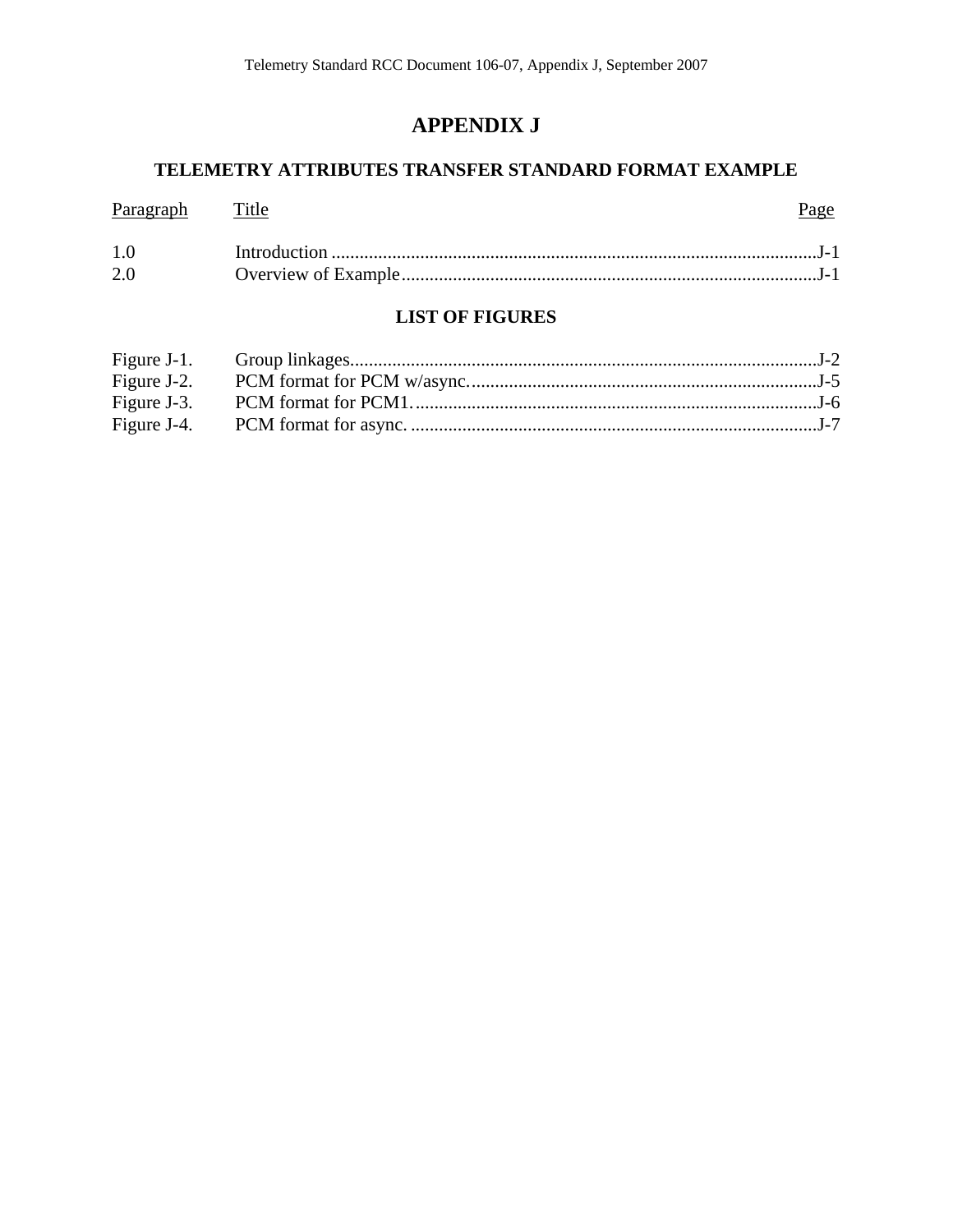This page intentionally left blank.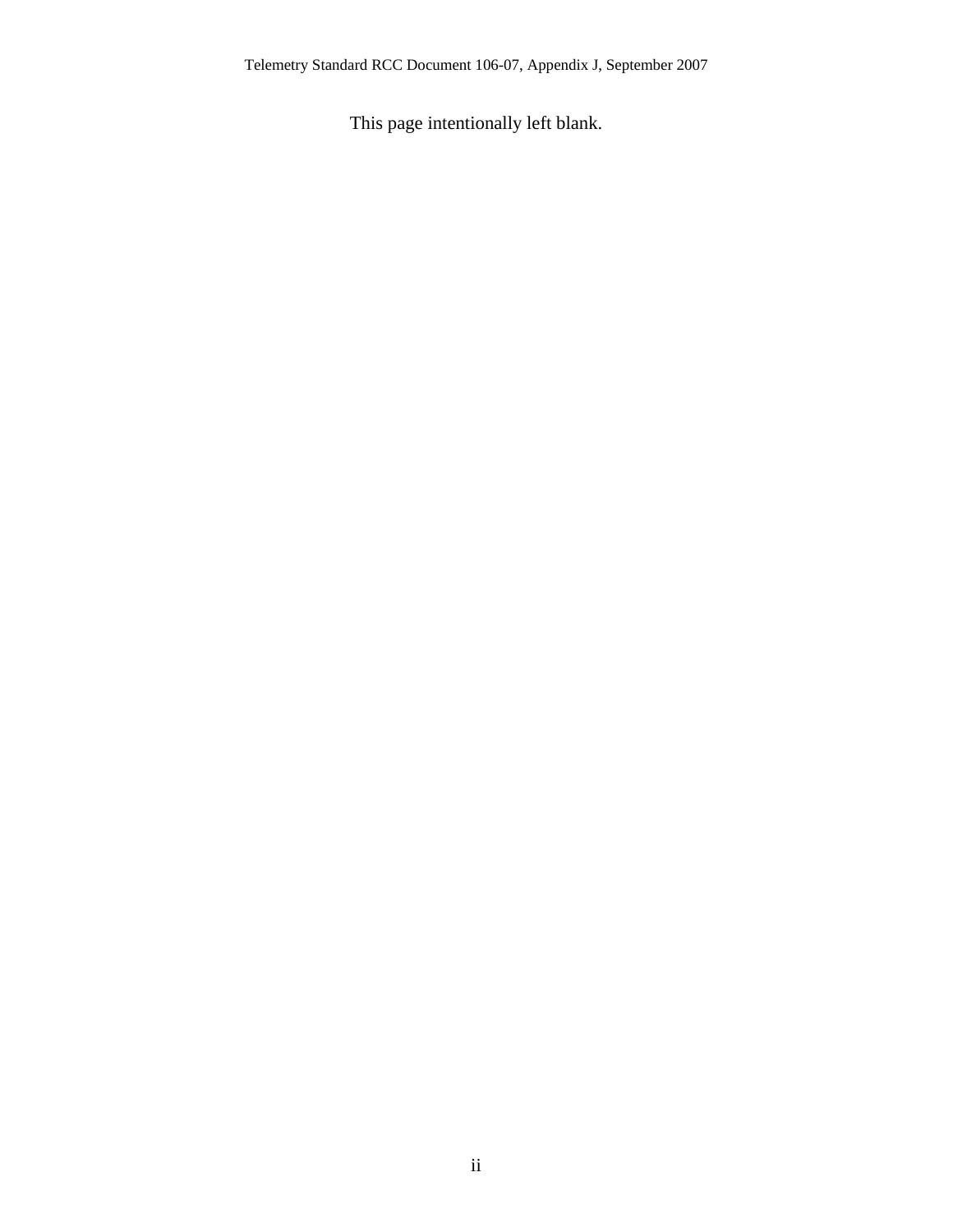# **APPENDIX J**

### <span id="page-2-0"></span>**TELEMETRY ATTRIBUTES TRANSFER STANDARD FORMAT EXAMPLE**

#### **1.0 Introduction**

 The following example is for illustrative purposes and is by no means a complete attributes file; it is representative of the types of information likely to be transferred. Many attributes are purposely omitted to simplify the example. In some of the groups, only those entries necessary to link to other groups are provided. Attributes, which link the various groups together, are indicated in **boldface**.

#### **2.0 Overview of Example**

 Selected attributes are described in text form as an aid to following the example.All text, which describes the example, is *printed in italics.* All text, which is part of the example file, is printed in plain text.

 The example file being transferred consists of the attributes of a single RF data source and an analog tape containing two data sources. The RF data source is a PCM signal, which contains an embedded asynchronous wave train. The two recorded data sources are PCM signals: one is an aircraft telemetry stream, and the other is a radar data telemetry stream. Figure **J**-1 shows the example file in terms of the attribute groups and their interrelationships. Refer to the attribute tables while reviewing the example.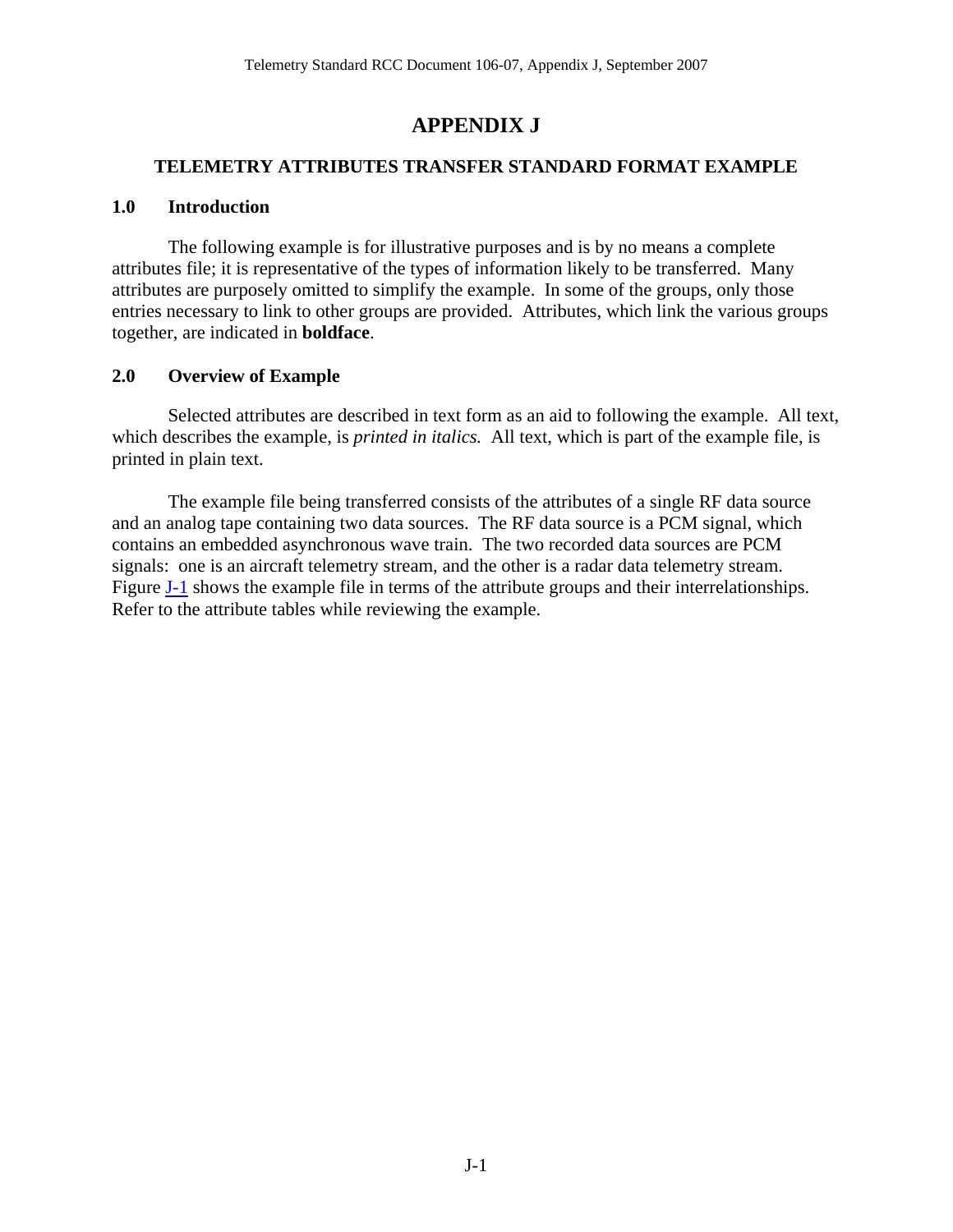<span id="page-3-0"></span>

Figure J-1. Group linkages.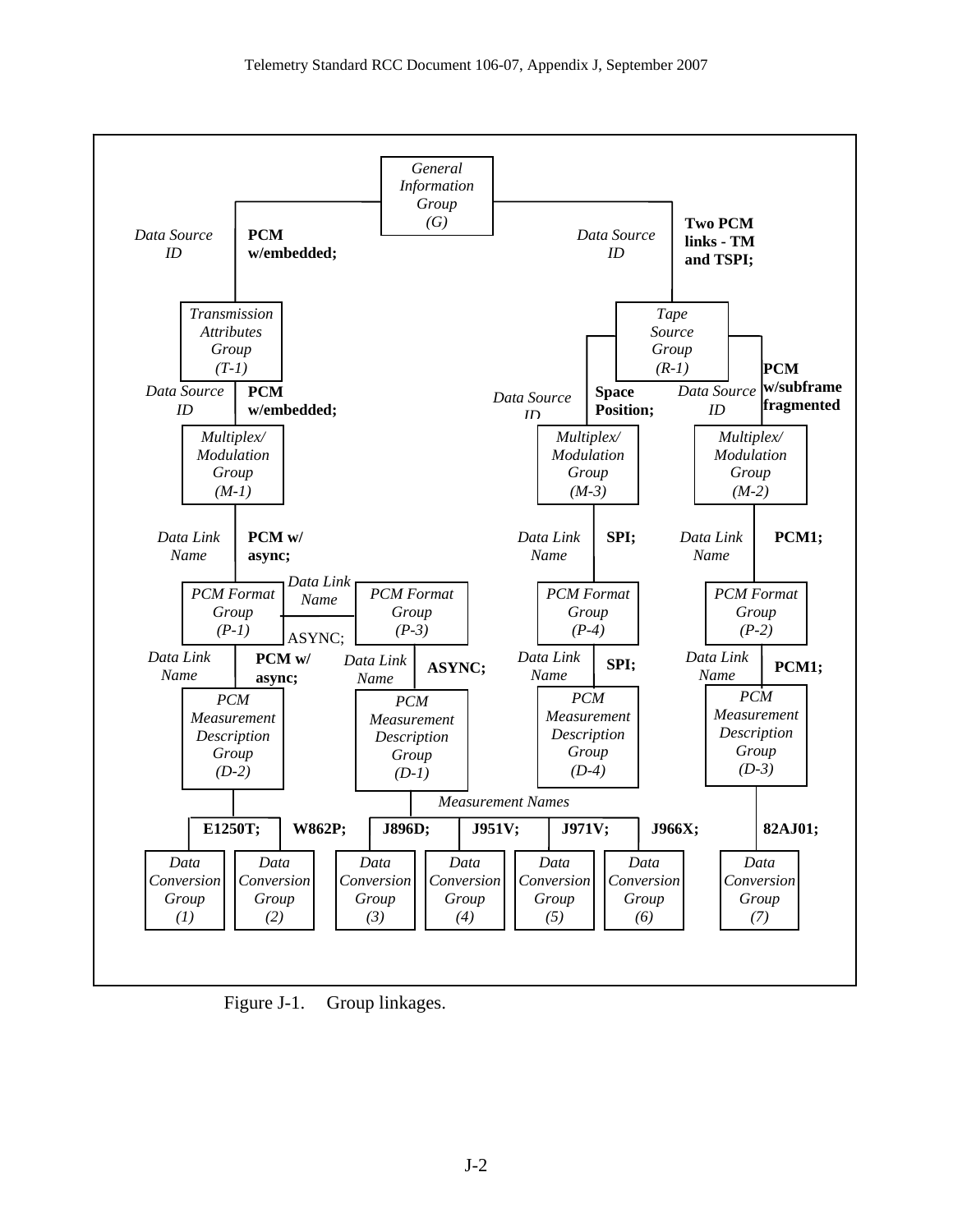*General Information Group (G)*

 *Program name, test name, origination date, revision number: 0, test number: 13.* 

G\PN: TMATS example; G\TA: Wright Flyer; G\OD: 07-12-41; G\RN:0; G\TN:13; G\POC1-1: Wilbur; G\POC2-1: Bikes,LTD; G\POC3-1: Dayton; G\POC4-1: 555-1212;

 *Live data source.* 

#### **G\DSI-1:PCM w/embedded;** G\DST-1:RF;

 *Tape source*.

**G\DSI-2:Two PCM links - TM & TSPI;** G\DST-2:TAP; G\COM: I hope this flies.; G\POC1-2: Orville; G\POC2-2:Bikes,LTD; G\POC3-2: Dayton; G\POC4-2: 555-1212;

*Transmission Attributes Group (T-1)*

 *Frequency: 1489.5, RF bandwidth: 100, data bandwidth: 100; not encrypted, modulation type: FM, total carrier modulation: 500, no subcarriers, transmit polarization: linear.* 

**T-1\ID:PCM w/embedded;** T-1\RF1:1489.5; T-1\RF2:100; T-1\RF3:100; T-1\RF4:FM; T-1\RF5:500; T-1\SCO\N:NO; T-1\AN2:LIN; T-1\AP\POC1: Pat Tern; T-1\AP\POC2:Transmissions,Inc.; T-1\AP\POC3:Amityville,NY; T-1\AP\POC4:800-555-1212;

*Tape Source Attributes Group (R-1)*

#### **R-1\ID:Two PCM links - TM & TSPI;** R-1\R1:Reel #1; R-1\TC1:ANAL; R-1\TC2:ACME; R-1\TC3:795;

 *Tape width: 1 inch, reel diameter: 14 inches, 14 tracks, record speed: 7.5 inches/second.*

 $R-1\$ TCA:1.0; R-1\TCS:14.0; R-1\ $N:14; R-1\$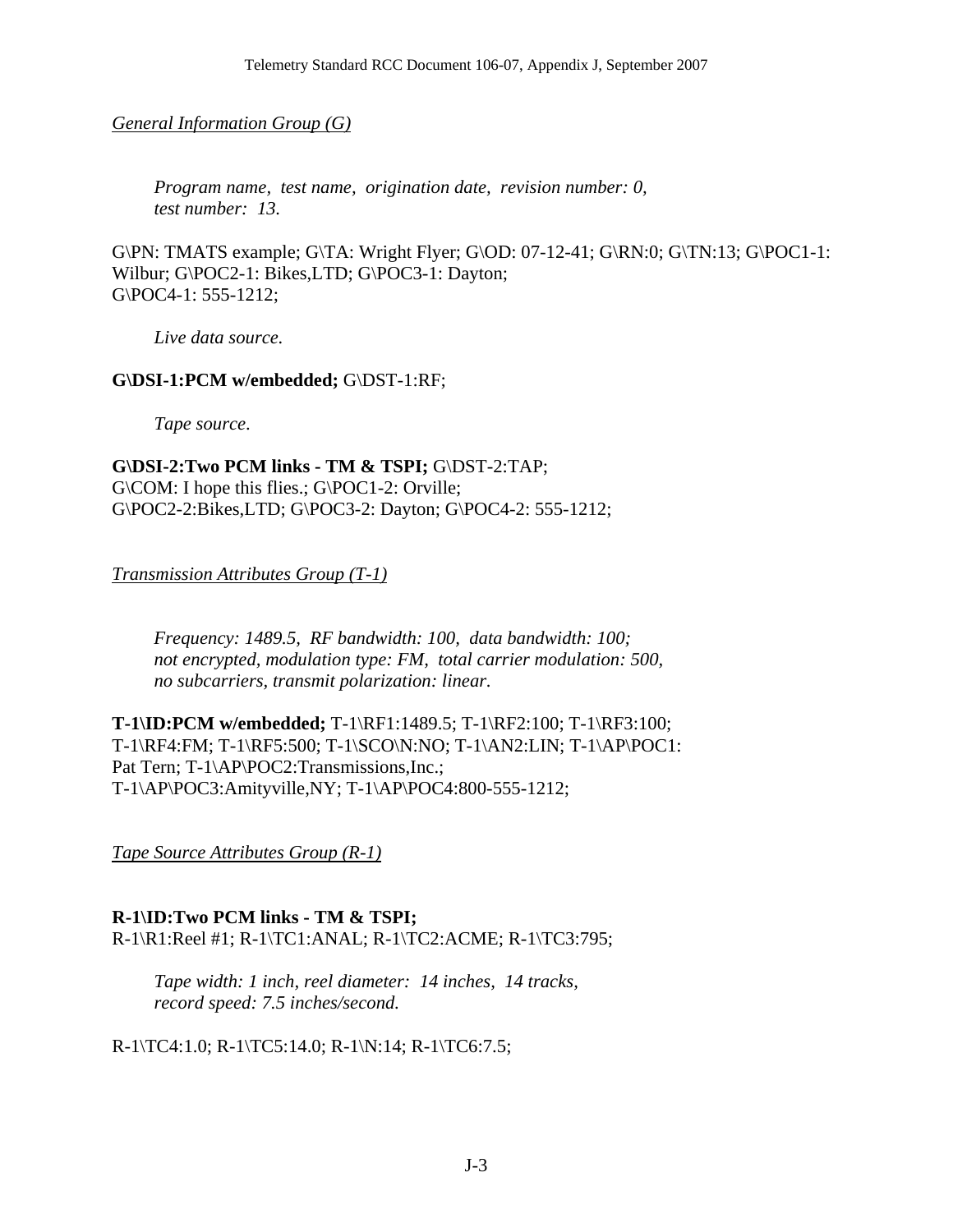*Rewound: Yes, manufacturer: ZZ; model: 13, original: yes.*

R-1\TC8:Y; R-1\RI1:ZZ; R-1\RI2:13; R-1\RI3:Y; R-1\RI4:07-12-91-07-55-59; R-1\POC1:Mr. Reel; R-1\POC2:Tape Creations; R-1\POC3:Anywhere,Ttown; R-1\POC4:555-1212;

 *Track Number 2 contains aircraft telemetry PCM (w/subframe fragmented)*

#### R-1\TK1-1:2; R-1\TK2-1:FM/FM; **R-1\DSI-1:PCM w/subframe fragmented;** R-1\TK3-1:FWD;

 *Track Number 4 contains Space Position Information via PCM link*

# R-1\TK1-2:4; **R-1\DSI-2:Space Position Information;**

*Multiplex/Modulation Groups (M-1, M-2, M-3)*

 *Baseband type: PCM, modulation sense: POS, baseband data: PCM, low pass filter type: constant amplitude* 

**M-1\ID:PCM w/embedded;** M-1\BB1:PCM; M-1\BB2:POS; M-1\BSG1:PCM;  $M-1\setminus BSF2:CA;$ **M-1\BB\DLN:PCM w/async;**

\_\_\_\_\_\_\_\_\_\_\_\_\_\_\_\_\_\_\_\_\_\_\_\_\_\_\_\_\_\_\_\_\_\_\_\_\_\_\_\_\_\_\_\_\_\_\_\_\_\_\_\_\_\_\_\_\_\_\_\_\_\_\_\_\_

# **M-2\ID:PCM w/subframe fragmented; M-2\BB\DLN:PCM1;**

# **M-3\ID:Space Position; M-3\BB\DLN:SPI;**

*PCM Format Attributes Groups (P)*

 *P-1 is a live PCM signal and contains the asynchronous wave train (see Figure J-2).* 

 *P-2 is a recorded signal (see Figure J-3).* 

 *P-3 is the asynchronous wave train (see Figure J-4).* 

 *P-4 is a recorded signal.*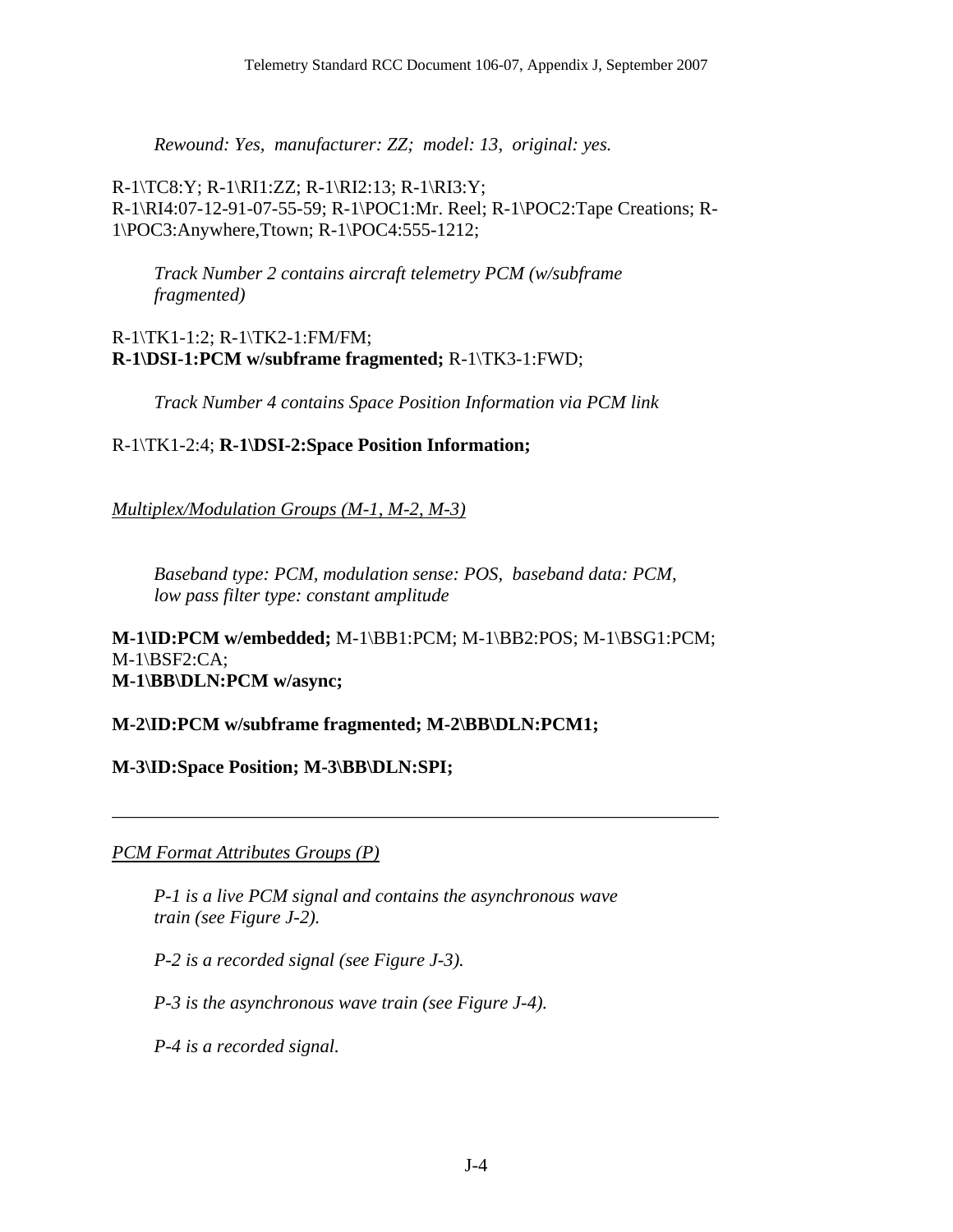<span id="page-6-0"></span>

Figure J-2. PCM format for PCM w/async.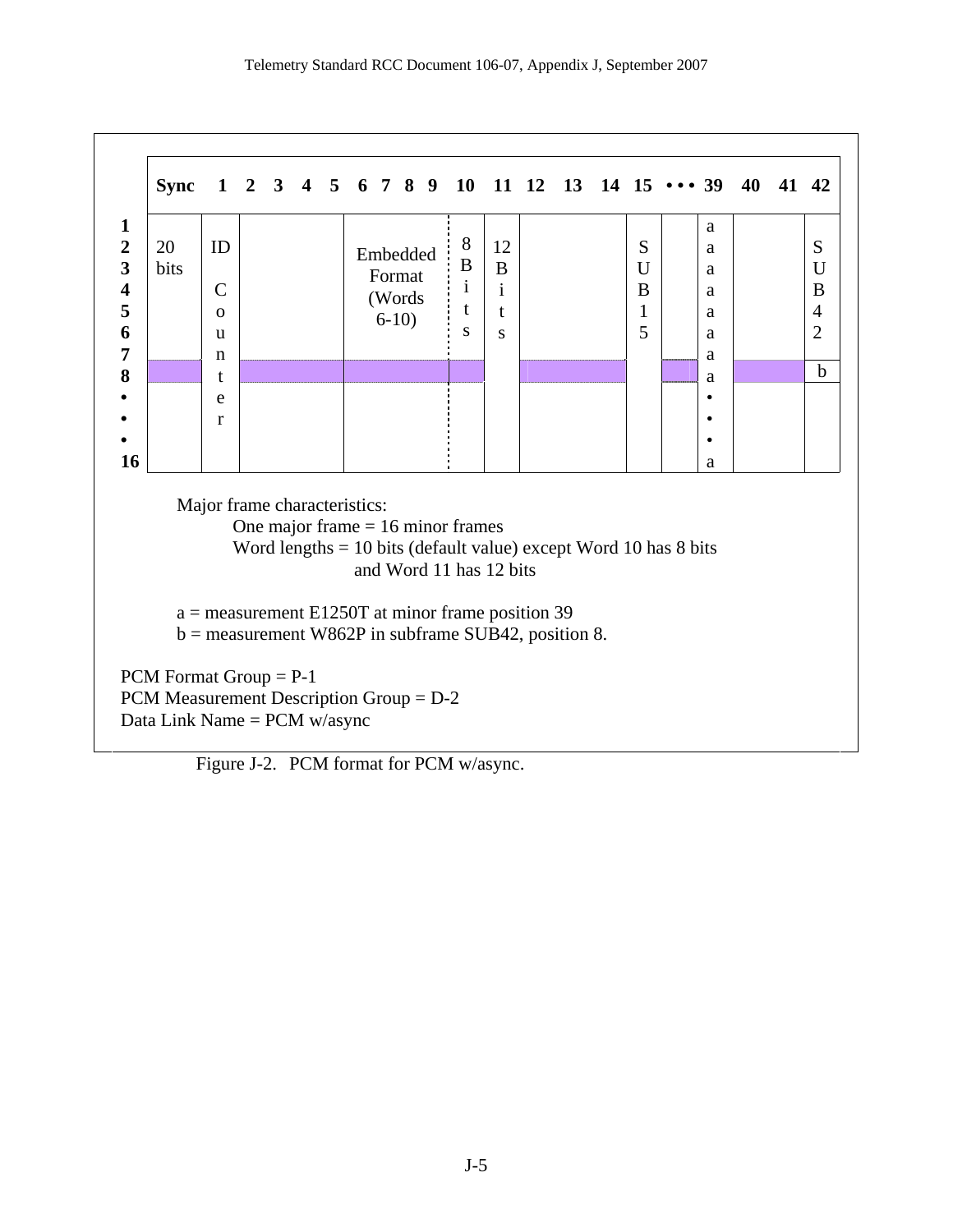<span id="page-7-0"></span>

Figure J-3. PCM format for PCM1.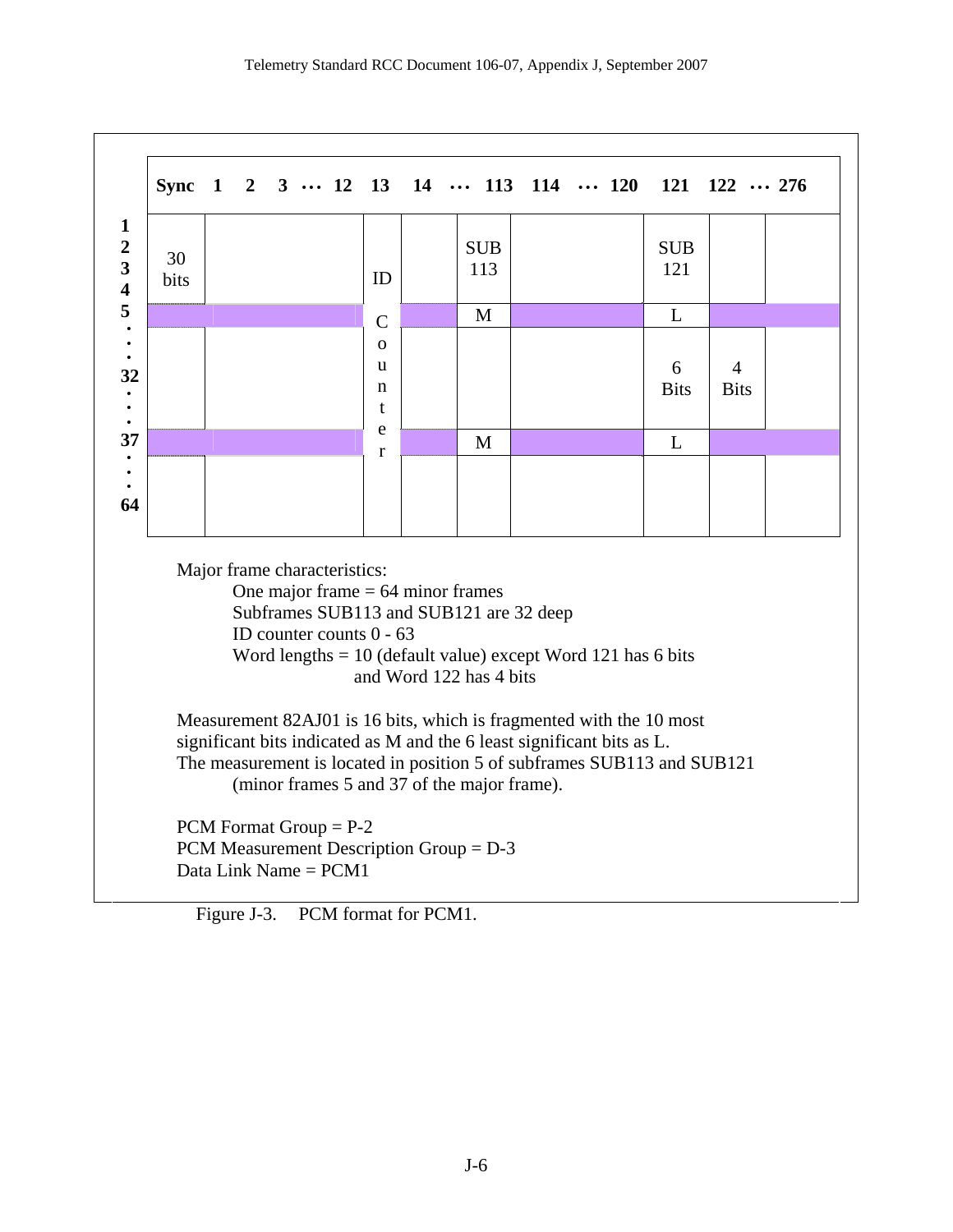<span id="page-8-0"></span>

|                                                                                                                                                                                                   | Sync 1                 |                          | $\overline{2}$ | 3                 | $\bullet\bullet\bullet$ | 11 | $\bullet\bullet\bullet$ | 14           | $\bullet\bullet\bullet$ | <b>20</b> | $\bullet\bullet\bullet$ | 29 | $\bullet\bullet\bullet$ |   | $33 \cdots 39$ |                        | $\bullet\bullet\bullet$ | 45                  | 46 | 47 | 48 49 |
|---------------------------------------------------------------------------------------------------------------------------------------------------------------------------------------------------|------------------------|--------------------------|----------------|-------------------|-------------------------|----|-------------------------|--------------|-------------------------|-----------|-------------------------|----|-------------------------|---|----------------|------------------------|-------------------------|---------------------|----|----|-------|
| 1                                                                                                                                                                                                 | 16                     | ID<br>$\overline{C}$     | a              | $\mathbf b$       | $\bullet\bullet\bullet$ | a  |                         | $\mathbf{C}$ | $\bullet\bullet\bullet$ | a         | $\bullet\bullet\bullet$ | a  |                         | a |                |                        |                         | A<br>S<br>U         |    | a  |       |
| $\overline{2}$                                                                                                                                                                                    | B<br>$\mathbf{i}$<br>t | $\Omega$<br>u<br>n<br>t  | a              | A<br>S<br>U       | $\bullet\bullet\bullet$ | a  |                         | A<br>S<br>U  |                         | a         |                         | a  |                         | a |                | $\mathbf{C}$<br>A<br>S |                         | B<br>$\overline{2}$ |    | a  |       |
| 3                                                                                                                                                                                                 | S                      | e<br>$\mathbf{r}$        | a              | B<br>$\mathbf{1}$ |                         | a  |                         | B<br>3       |                         | a         | $\bullet\bullet\bullet$ | a  |                         | a |                | U<br>$\bf{B}$<br>3     |                         | d                   |    | a  |       |
| Major frame characteristics:<br>One major frame $=$ 3 minor frames<br>Word lengths $= 16$ bits (default value)<br>$a =$ measurement J971U, supercommutated at positions 2, 11, 20, 29, 33, and 47 |                        |                          |                |                   |                         |    |                         |              |                         |           |                         |    |                         |   |                |                        |                         |                     |    |    |       |
| $b =$ measurement J951V in subframe ASUB1, position 1<br>$c =$ measurement J896D in supercommutated subframe ASUB3, positions 1 and 4<br>$d =$ measurement J966X in subframe ASUB2, position 3    |                        |                          |                |                   |                         |    |                         |              |                         |           |                         |    |                         |   |                |                        |                         |                     |    |    |       |
|                                                                                                                                                                                                   |                        | PCM Format Group $= P-3$ |                |                   |                         |    |                         |              |                         |           |                         |    |                         |   |                |                        |                         |                     |    |    |       |
| PCM Measurement Description Group $= D-1$<br>Data Link Name = ASYNC                                                                                                                               |                        |                          |                |                   |                         |    |                         |              |                         |           |                         |    |                         |   |                |                        |                         |                     |    |    |       |
| Figure J-4. PCM format for async.                                                                                                                                                                 |                        |                          |                |                   |                         |    |                         |              |                         |           |                         |    |                         |   |                |                        |                         |                     |    |    |       |

*\_\_\_\_\_\_\_\_\_\_\_\_\_\_\_\_\_\_\_\_\_\_\_\_\_\_\_\_\_\_\_\_\_\_\_\_\_\_\_\_\_\_\_\_\_\_\_\_\_\_\_\_\_\_\_\_\_\_\_\_\_\_\_\_\_\_\_\_\_\_\_\_\_\_\_\_\_\_\_* 

*(Start of P-1)* 

 *Live PCM signal (host wave train) : Class I* 

**P-1\DLN:PCM w/async;** P-1\D1:NRZ-L; P-1\D2:44000; P-1\D3:U; P-1\D4:N; P-1\D6:N; P-1\D7:N; P-1\TF:ONE;

 *10 bits default word length, 16 minor frames/major frame, 43 words/frame*

P-1\F1:10; P-1\F2:M; P-1\F3:NO; P-1\MF\N:16; P-1\MF1:43; P-1\MF2:440; P-1\MF3:FPT; P-1\MF4:20; P-1\MF5: 01111010011010110001; P-1\SYNC1:1; P-1\SYNC2:0; P-1\SYNC3:1;P-1\SYNC4:0;

 *Word position #10, 8 bits, Word position #11, 12 bits*

P-1\MFW1-1:10; P-1\MFW2-1:8; P-1\MFW1-2:11; P-1\MFW2-2:12;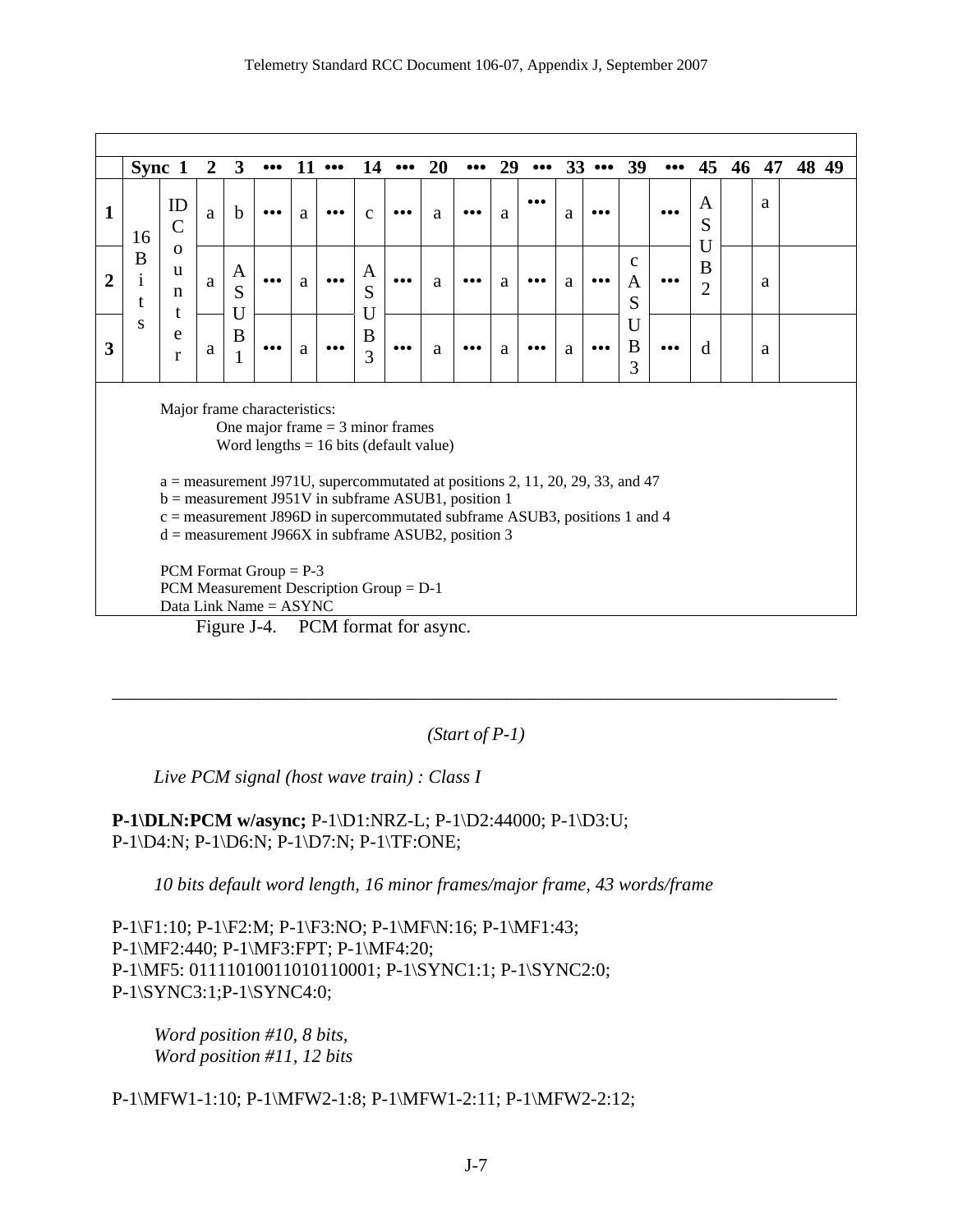*One subframe ID counter*

P-1\ISF\N:1; P-1\ISF1-1:1; P-1\ISF2-1:ID; P-1\IDC1-1:1;

 *ID counter word length : 10 bits, MSB starting bit location : 7, ID counter length : 4*

P-1\IDC2-1:10; P-1\IDC3-1:7; P-1\IDC4-1:4; P-1\IDC5-1:M; P-1\IDC6-1:0; P-1\IDC7-1:1; P-1\IDC8-1:15; P-1\IDC9-1:16; P-1\IDC10-1:INC;

 *Subframe definition SUB42 is located at 42, SUB15 at 15. All have depth 16.*

P-1\SF\N-1:2;

P-1\SF1-1-1:SUB42; P-1\SF2-1-1:NO; P-1\SF4-1-1-1:42; P-1\SF6-1-1:16; P-1\SF1-1-2:SUB15; P-1\SF2-1-2:NO; P-1\SF4-1-2-1:15; P-1\SF6-1-2:16;

 *Asynchronous embedded wave train information* 

 *Data Link Name (to be referenced in the format definition of the asynchronous wave train) is ASYNC.* 

 *Five contiguous minor frame word positions starting at location 6.*

P-1\AEF\N:1; **P-1\AEF\DLN-1:ASYNC;** P-1\AEF1-1:5; P-1\AEF2-1:CW; P-1\AEF3-1-1:6;

*(End of P-1) \_\_\_\_\_\_\_\_\_\_\_\_\_\_\_\_\_\_\_\_\_\_\_\_\_\_\_\_\_\_\_\_\_\_\_\_\_\_\_\_\_\_\_\_\_\_\_\_\_\_\_\_\_\_\_\_\_\_\_\_\_\_\_\_\_\_\_\_\_\_\_\_\_\_\_\_\_\_* 

*(Start of P-2)* 

 *Recorded PCM signal format attributes.* 

*Data Link Name is PCM1, Data Format is NRZ-L, Bit rate is 2 Mbit/sec, Unencrypted, Normal polarity, class I, Common word length is 10, MSB first, No parity, 64 minor frames per major frame, 277 words per minor frame, Sync pattern length is 30. Word position 121 is 6 bits. Word position 122 is 4 bits.*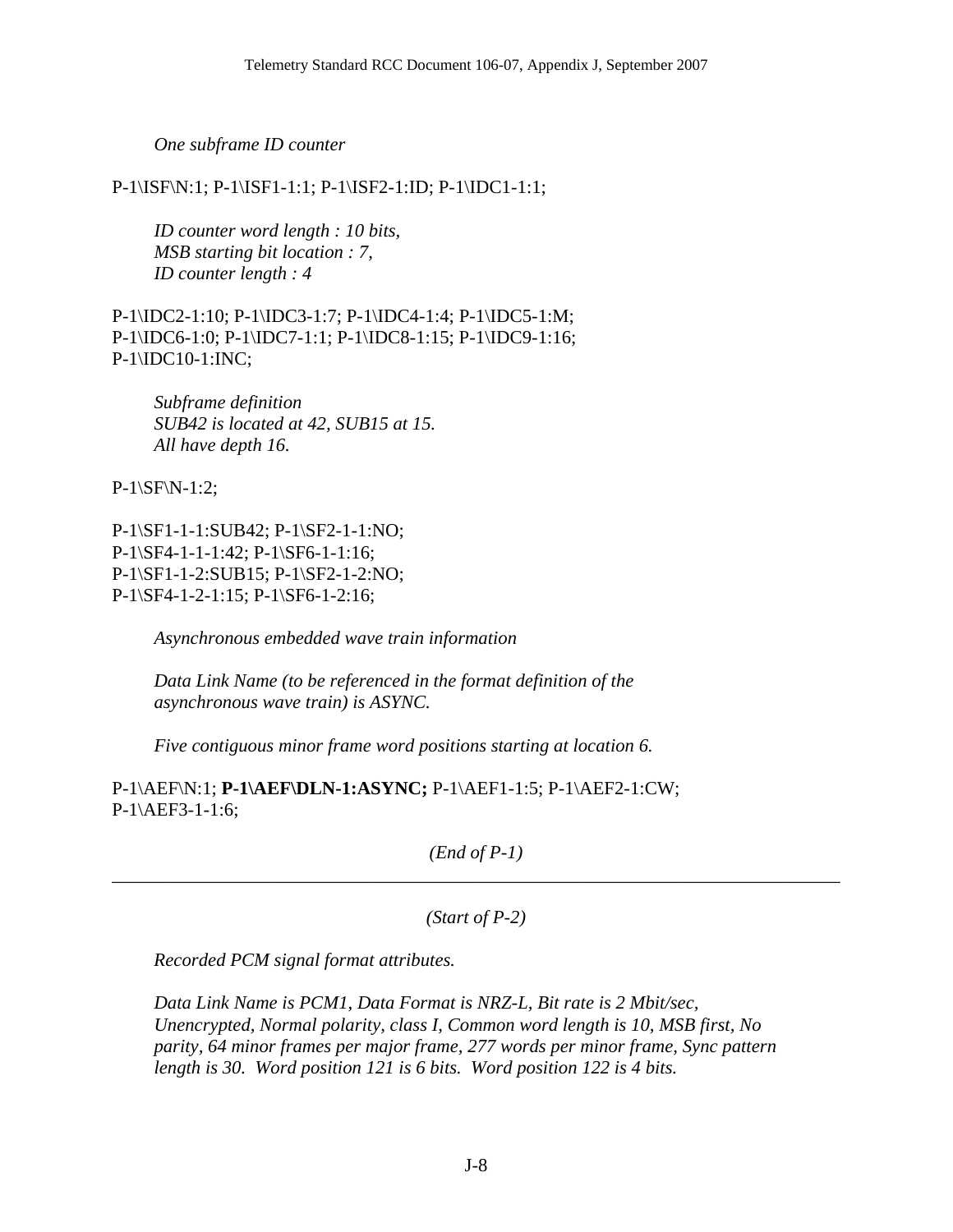**P-2\DLN:PCM1;**P-2\D1:NRZ-L; P-2\D2:2000000; P-2\D3:U; P-2\D4:N; P-2\TF:ONE; P-2\F1:10; P-2\F2:M; P-2\F3:NO; P-2\MF\N:64; P-2\MF1:277; P-2\MF4:30; P-2\MF5:101110000001100111110101101011; P-2\SYNC1:1; P-2\MFW1-1:121; P-2\MFW2-1:6; P-2\MFW1-2:122; P-2\MFW2-2:4;

 *Subframe characteristics:* 

 *One subframe ID counter named 1. Sync type is ID counter. ID counter location is 13. ID counter word length is 10. ID counter MSB location is 5. ID counter length is 6. ID counter transfer order is MSB first. ID counter initial value is 0. ID counter initial subframe is 1. ID counter end value is 63. ID counter end subframe is 64. ID counter is increasing.* 

*Two subframes. First subframe name is SUB121. Not supercommutated, subframe location = word position 121, depth = 32. Second subframe name is SUB113. Not supercommutated, location = 113, depth = 32.* 

P-2\ISF\N:1; P-2\ISF1-1:1; P-2\ISF2-1:ID; P-2\IDC1-1:13; P-2\IDC2-1:10; P-2\IDC3-1:5; P-2\IDC4-1:6; P-2\IDC5-1:M; P-2\IDC6-1:0; P-2\IDC7-1:1; P-2\IDC8-1:63; P-2\IDC9-1:64; P-2\IDC10-1:INC; P-2\SF\N-1:2; P-2\SF1-1-1:SUB121; P-2\SF2-1-1:NO; P-2\SF4-1-1-1:121; P-2\SF6-1-1:32; P-2\SF1-1-2:SUB113; P-2\SF2-1-2:NO; P-2\SF4-1-2-1:113; P-2\SF6-1-2:32;

*(End of P-2) \_\_\_\_\_\_\_\_\_\_\_\_\_\_\_\_\_\_\_\_\_\_\_\_\_\_\_\_\_\_\_\_\_\_\_\_\_\_\_\_\_\_\_\_\_\_\_\_\_\_\_\_\_\_\_\_\_\_\_\_\_\_\_\_\_\_\_\_\_\_\_\_\_\_\_\_\_\_* 

*(Start of P-3)* 

 *Asynchronous wave train PCM format attributes.* 

 *Data Link Name: ASYNC* 

*Class I, Common word length: 16, LSB transfer order, no parity, 3 minor frames per major frame, 50 words/minor frame, 800 bits per minor frame, fixed pattern synchronization, 16 bit sync pattern.* 

**P-3\DLN:ASYNC;** P-3\TF:ONE; P-3\F1:16; P-3\F2:L; P-3\F3:NO; P-3\MF\N:3; P-3\MF1:50; P-3\MF2:800; P-3\MF3:FPT; P-3\MF4:16; P-3\MF5: 1111100110110001; P-3\SYNC1:1;

 *Subframe definition.* 

 *Three subframes with ID counter word length 16 at word position 1.*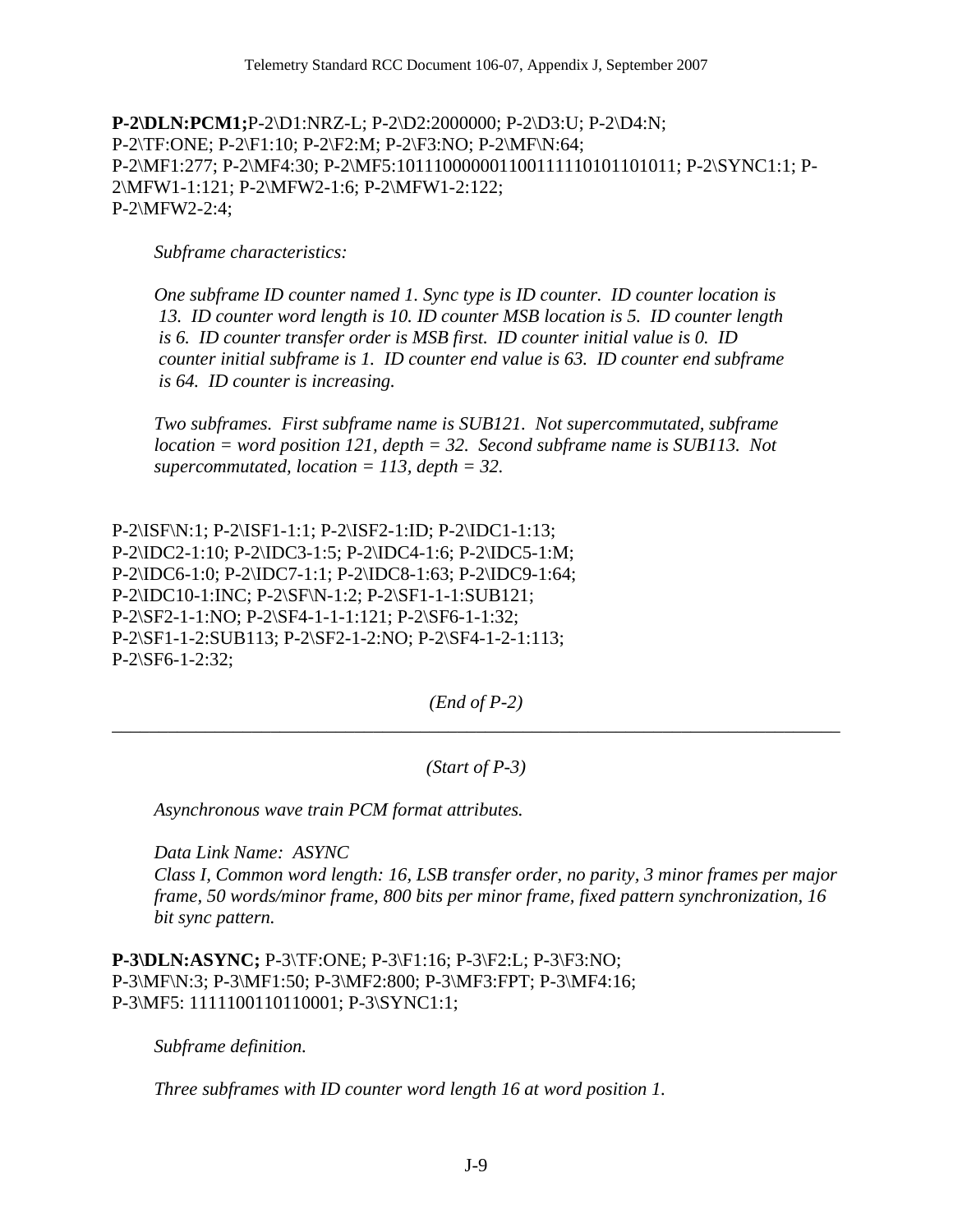P-3\ISF\N:1; P-3\ISF1-1:2; P-3\ISF2-1:ID; P-3\IDC1-1:1; P-3\IDC2-1:16; P-3\IDC3-1:15; P-3\IDC4-1:2; P-3\IDC5-1:L; P-3\IDC6-1:0; P-3\IDC7-1:1; P-3\IDC8-1:2; P-3\IDC9-1:3; P-3\IDC10-1:INC;

 *ASUB1 is at word position 3. ASUB2 is at word position 45. ASUB3 is supercommutated at word positions 14 and 39.*

P-3\SF\N-1:3; P-3\SF1-1-1:ASUB1; P-3\SF2-1-1:NO; P-3\SF3-1-1:NA; P-3\SF4-1-1-1:3; P-3\SF6-1-1:3; P-3\SF1-1-2:ASUB2; P-3\SF2-1-2:NO; P-3\SF3-1-2:NA; P-3\SF4-1-2-1:45; P-3\SF6-1-2:3; P-3\SF1-1-3:ASUB3; P-3\SF2-1-3:2; P-3\SF3-1-3:EL; P-3\SF4-1-3-1:14; P-3\SF4-1-3-2:39; P-3\SF6-1-3:3;

*(End of P-3)* 

*(Start of P-4)* 

**P-4\DLN:SPI;** 

*(End of P-4) \_\_\_\_\_\_\_\_\_\_\_\_\_\_\_\_\_\_\_\_\_\_\_\_\_\_\_\_\_\_\_\_\_\_\_\_\_\_\_\_\_\_\_\_\_\_\_\_\_\_\_\_\_\_\_\_\_\_\_\_\_\_\_\_\_\_\_\_\_\_\_\_\_\_\_\_\_\_* 

*PCM Measurement Description (D)*

 *D-1 contains the measurements which make up the asynchronous wave train,* 

 *D-2 contains the measurements which make up the live PCM signal (which hosts the asynchronous wave train),* 

 *D-3 contains the measurements which make up one of the recorded PCM signals, and* 

 *D-4 contains the measurements which make up the other recorded PCM signal.* 

*(Start of D-1)* 

*\_\_\_\_\_\_\_\_\_\_\_\_\_\_\_\_\_\_\_\_\_\_\_\_\_\_\_\_\_\_\_\_\_\_\_\_\_\_\_\_\_\_\_\_\_\_\_\_\_\_\_\_\_\_\_\_\_\_\_\_\_\_\_\_\_\_\_\_\_\_\_\_\_\_\_\_\_\_* 

 *Asynchronous Wave Train: One measurement list, 4 measurements* 

**D-1\DLN:ASYNC;** D-1\ML\N:1; D-1\MLN-1:JUST ONE; D-1\MN\N-1:4;

 *Measurement Name : J896D, LSB first,*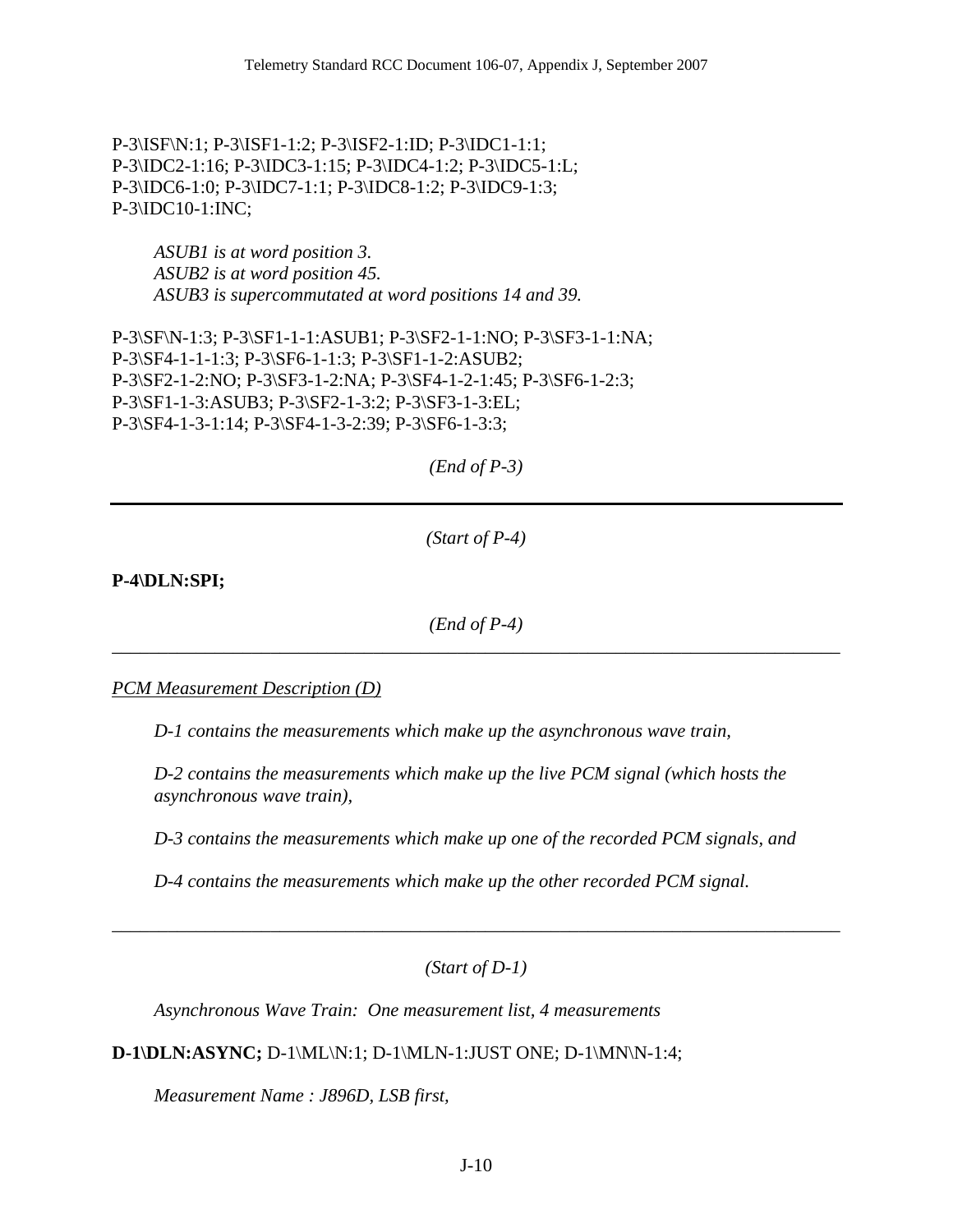*Subframe supercommutated, 2 locations: 1 and 4 of ASUB3.*

**D-1\MN-1-1:J896D;** D-1\MN3-1-1:L; D-1\LT-1-1:SFSC; D-1\SFS1-1-1:ASUB3; D-1\SFS\N-1-1:2; D-1\SFS2-1-1:E; D-1\SFS6-1-1-1:1; D-1\SFS6-1-1-2:4; D-1\SFS7-1-1-1:FW; D-1\SFS7-1-1-2:FW;

 *Measurement Name: J951V, LSB first, default parity, subframe ASUB1, location 1.*

**D-1\MN-1-2:J951V;** D-1\MN1-1-2:DE; D-1\MN2-1-2:D; D-1\MN3-1-2:L; D-1\LT-1-2:SF; D-1\SF2-1-2:1; D-1\SFM-1-2:1111111100000000; D-1\SF1-1-2:ASUB1;

 *Measurement Name : J971U, LSB first, supercommutated at positions 2, 11, 20, 29, 33, and 47.* 

**D-1\MN-1-3:J971U;** D-1\MN1-1-3:DE; D-1\MN2-1-3:D; D-1\MN3-1-3:L; D-1\LT-1-3:MFSC; D-1\MFS\N-1-3:6; D-1\MFS1-1-3:E; D-1\MFSW-1-3-1:2; D-1\MFSW-1-3-2:11; D-1\MFSW-1-3-3:20; D-1\MFSW-1-3-4:29; D-1\MFSW-1-3-5:33; D-1\MFSW-1-3-6:47;

 *Measurement Name : J966X, LSB first, subframe ASUB2, location 3.*

**D-1\MN-1-4:J966X;** D-1\MN1-1-4:DE; D-1\MN2-1-4:D; D-1\MN3-1-4:L; D-1\LT-1-4:SF; D-1\SF1-1-4:ASUB2; D-1\SF2-1-4:3; D-1\SFM-1-4:FW;

*(End of D-1) \_\_\_\_\_\_\_\_\_\_\_\_\_\_\_\_\_\_\_\_\_\_\_\_\_\_\_\_\_\_\_\_\_\_\_\_\_\_\_\_\_\_\_\_\_\_\_\_\_\_\_\_\_\_\_\_\_\_\_\_\_\_\_\_\_\_\_\_\_\_\_\_\_\_\_\_\_* 

*(Start of D-2)* 

 *Live PCM signal: single measurement list, 2 measurements.*

**D-2\DLN:PCM w/async;** D-2\MLN-1:JUST ONE; D-2\MN\N-1:2;

 *Measurement name: E1250T, unclassified, unsigned, MSB first.*

**D-2\MN-1-1:E1250T;** D-2\MN1-1-1:DE; D-2\MN2-1-1:D; D-2\MN3-1-1:M; D-2\LT-1-1:MF; D-2\MF-1-1:39; D-2\MFM-1-1:FW;

 *Measurement name: W862P, unclassified, MSB first, subframe name: SUB42, location 8 in subframe, full word.*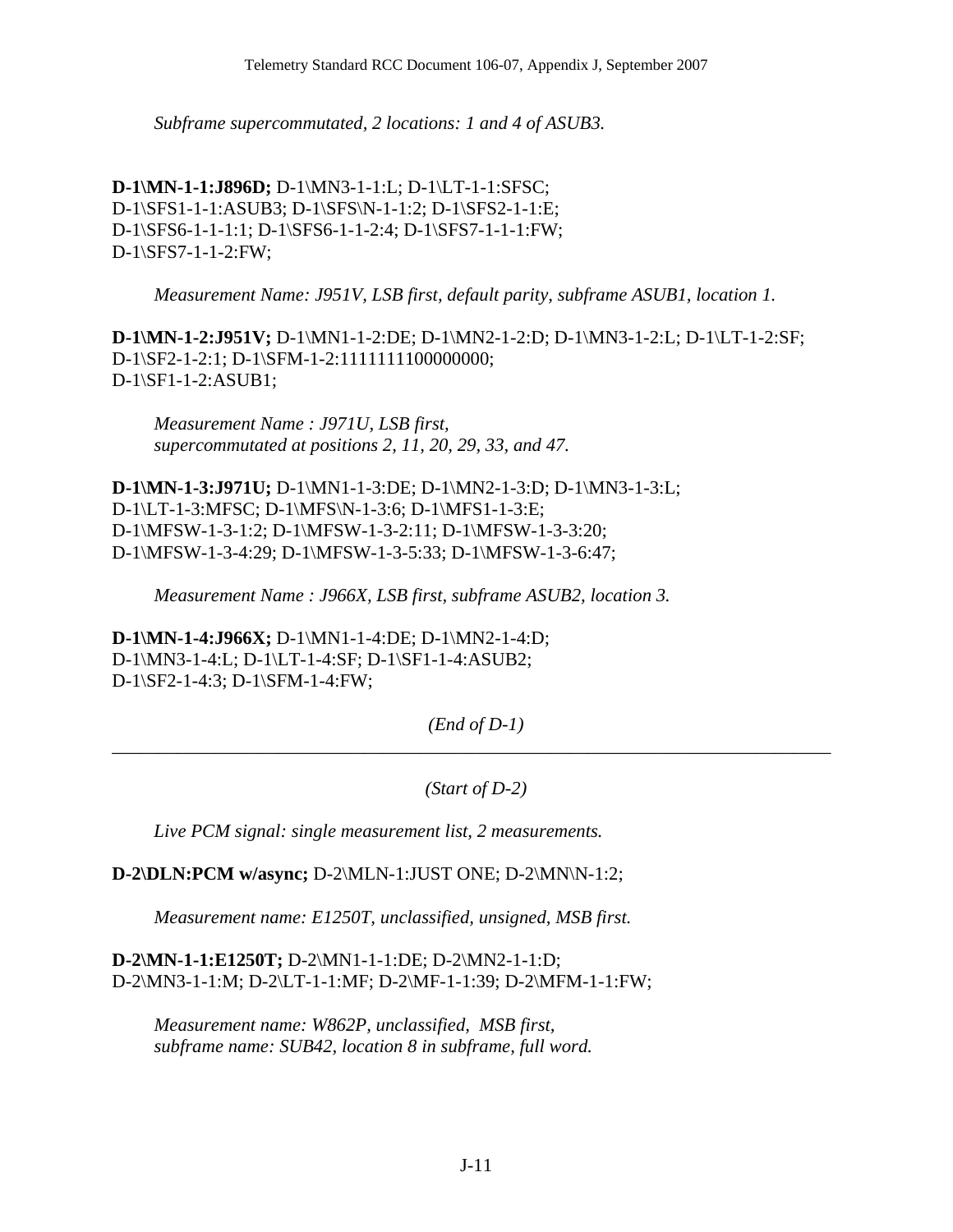#### **D-2\MN-1-2:W862P;** D-2\MN1-1-2:DE; D-2\MN2-1-2:D; D-2\MN3-1-2:M; D-2\LT-1-2:SF; D-2\SF1-1-2:SUB42; D-2\SF2-1-2:8; D-2\SFM-1-2:FW;

*(End of D-2)* \_\_\_\_\_\_\_\_\_\_\_\_\_\_\_\_\_\_\_\_\_\_\_\_\_\_\_\_\_\_\_\_\_\_\_\_\_\_\_\_\_\_\_\_\_\_\_\_\_\_\_\_\_\_\_\_\_\_\_\_\_\_\_\_\_\_\_\_\_\_\_\_\_\_\_\_\_\_

*(Start of D-3)* 

 *Recorded PCM signal: single measurement list: 1 measurement.*

**D-3\DLN:PCM1;** D-3\MLN-1:ONLY ONE; D-3\MN\N-1:1;

 *Measurement name: 82AJ01, subframe fragmented, 2 fragments, subframes: SUB113 and SUB121, subframe location: 5.*

**D-3\MN-1-1:82AJ01;** D-3\LT-1-1:SFFR; D-3\FSF\N-1-1:2; D-3\FSF1-1-1:16; D-3\FSF2\N-1-1:2; D-3\FSF3-1-1-1:SUB113; D-3\FSF3-1-1-2:SUB121; D-3\FSF4-1-1-1:E; D-3\FSF8-1-1-1-1:5;

*(End of D-3)*  \_\_\_\_\_\_\_\_\_\_\_\_\_\_\_\_\_\_\_\_\_\_\_\_\_\_\_\_\_\_\_\_\_\_\_\_\_\_\_\_\_\_\_\_\_\_\_\_\_\_\_\_\_\_\_\_\_\_\_\_\_\_\_\_\_\_\_\_\_\_\_\_\_\_\_\_\_\_

*(Start of D-4)* 

Recorded PCM signal

**D-4\DLN:SPI;** 

*(End of D-4) \_\_\_\_\_\_\_\_\_\_\_\_\_\_\_\_\_\_\_\_\_\_\_\_\_\_\_\_\_\_\_\_\_\_\_\_\_\_\_\_\_\_\_\_\_\_\_\_\_\_\_\_\_\_\_\_\_\_\_\_\_\_\_\_\_\_\_\_\_\_\_\_\_\_\_\_\_\_* 

*Data Conversion Groups (C)*

 *C-1 and C-2 are measurements which are part of the live PCM signal (see also D-2).* 

 *C-3, C-4, C-5, and C-6 are from the asynchronous wave train (see also D-1).* 

 *C-7 is from the recorded PCM signal (see also D-3).* 

 *Measurement: E1250T, description: Inlet Temp Bellmouth, units: Deg C, binary format: unsigned; high value: 128, low value:* −*0.4, conversion type: pair sets, number of pair sets: 2, application (polynomial) : Yes; order of fit: 1, telemetry value #1: 0, engineering unit value #1:* −*0.4, telemetry value #2: 1023, engineering unit value #2: 128.*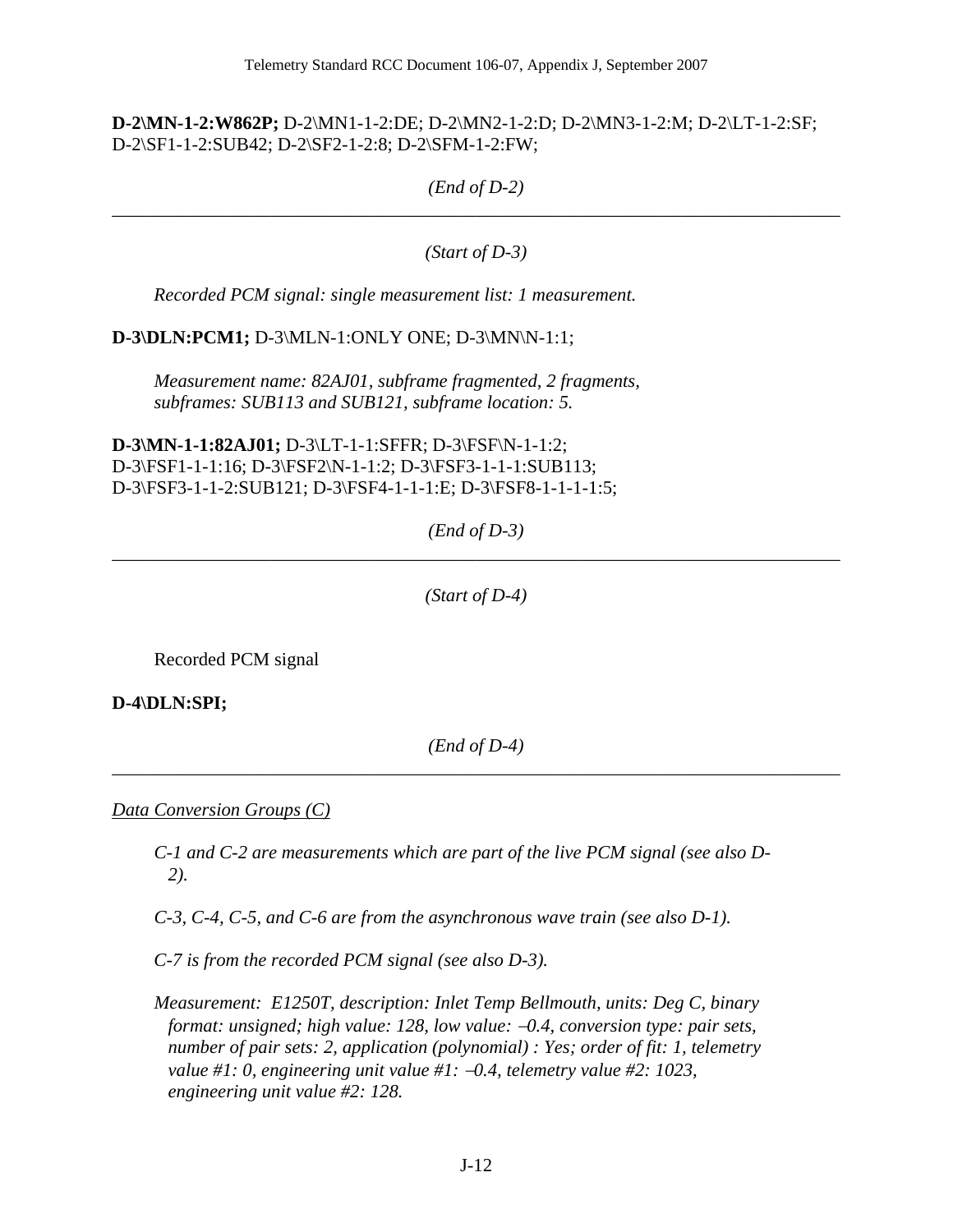**C-1\DCN:E1250T;** C-1\MN1:Inlet Temp Bellmouth; C-1\MN3:DEGC; C-1\BFM:UNS; C-1\MOT1:128; C-1\MOT2:-0.4; C-1\DCT:PRS; C-1\PS\N:2; C-1\PS1:Y; C-1\PS2:1; C-1\PS3-1:0; C-1\PS4-1:-0.4; C-1\PS3-2:1023; C-1\PS4-2:128;

*Measurement: W862P, description: Fuel Pump Inlet, binary format: unsigned; conversion type: pair sets, number of pair sets: 2, application (polynomial): Yes; order of fit: 1, telemetry value #1: 0, engineering unit value #1:* −*0.1 telemetry value #2: 1023, engineering unit value #2: 76.7* 

**C-2\DCN:W862P;** C-2\MN1:Fuel Pump Inlet; C-2\BFM:UNS; C-2\DCT:PRS; C-2\PS\N:2; C-2\PS1:Y; C-2\PS2:1; C-2\PS3-1:0; C-2\PS4-1:-0.1; C-2\PS3-2:1023; C-2\PS4-2:76.7;

 *Measurement: J896D, description: Terrian Altitude, units: Feet, binary format: two's complement; high value: 32768, low value: -32768, conversion type: pair sets; number of pair sets: 2, application (polynomial): Yes, order of fit: 1, telemetry value #1: -32768, engineering unit value #1: -32768, telemetry value #2: 32767, engineering unit value #2: 32767*

**C-3\DCN:J896D**; C-3\MN1:Terrian Altitude; C-3\MN3:FEET; C-3\BFM:TWO; C-3\MOT1:32768; C-3\MOT2:-32768; C-3\DCT:PRS; C-3\PS\N:2; C-3\PS1:Y; C-3\PS2:1; C-3\PS3-1:-32768; C-3\PS4-1:-32768; C-3\PS3-2:32767; C-3\PS4-2:32767;

 *Measurement: J951V, description: Throttle Command, units: VDC, high value: 10.164, low value: -10.164, conversion type: pair sets, number of pair sets: 2, application(polynomial): Yes, order of fit: 1, telemetry value #1: -128, engineering unit value #1: -10.164, telemetry value #2: 127, engineering unit value #2: 10.164, binary format: two's complement*

**C-4\DCN:J951V;** C-4\MN1:Throttle Command; C-4\MN3:VDC; C-4\MOT1:10.164; C-4\MOT2:-10.164; C-4\DCT:PRS; C-4\PS\N:2; C-4\PS1:Y; C-4\PS2:1; C-4\PS3-1:-128; C-4\PS4-1:-10.164; C-4\PS3-2:127; C-4\PS4-2:10.164; C-4\BFM:TWO;

 *Measurement: J971U; description: DISC, conversion type: discrete, binary format: unsigned.* 

**C-5\DCN:J971U;** C-5\MN1:DISC; C-5\DCT:DIS; C-5\BFM:UNS;

 *Measurement: J966X; description: Discrete, conversion type: discrete, binary format: unsigned.* 

**C-6\DCN:J966X;** C-6\MN1:Discrete; C-6\DCT:DIS; C-6\BFM: UNS;